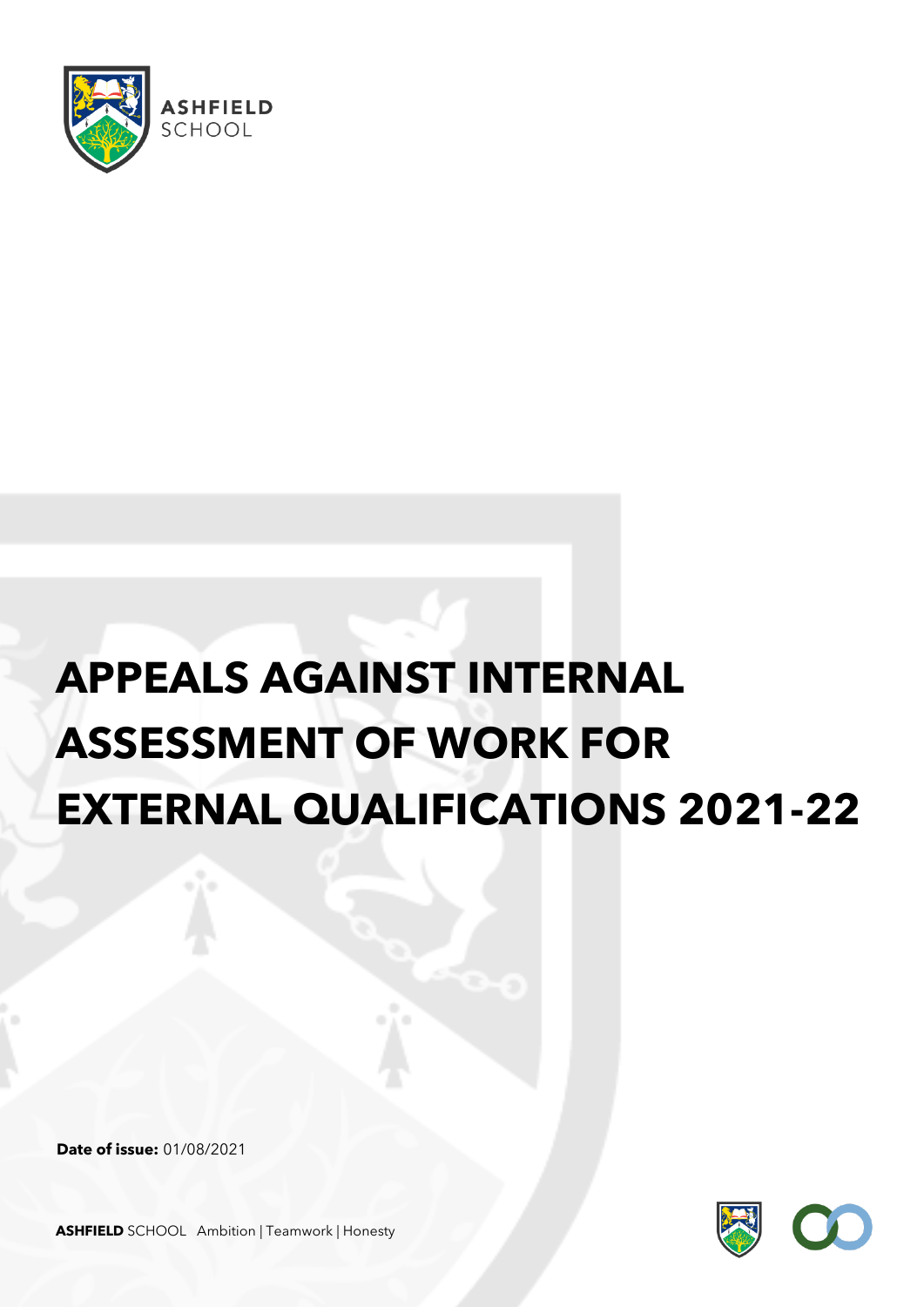Ashfield School is committed to ensuring that whenever their staffs assesses students' work for external qualification, this is done fairly, consistently and in accordance with the specification for the qualification concerned. Assessments are conducted by staff who have appropriate knowledge, understanding and skills, and who have been trained in this activity. The centre is committed to ensuring that assessment evidence provided by candidates is produced and authenticated according to the requirements of the relevant specifications for each subject. Where a set of work is divided between staff, internal moderation and standardisation will ensure consistency.

The centre **must** inform candidates of their centre assessed marks as a candidate is allowed to request a review of the centre's marking **before marks are submitted to the awarding body.**

If a student feels that this may not have happened in relation to his/her work, s/he may make use of this appeals procedure. Note that appeals may only be made against the process that led to the assessment and not against the mark or grade submitted by the centre for moderation by the awarding body.

This procedure is available from the exams office.

- 1. Appeals should be made as early as possible and at least two weeks before the end of the last externally assessed paper in the examination series (eg the last GCSE written paper in the June GCSE exam series).
- 2. Appeals should be made in writing by the candidate's parent/carer to the Exams Officer, who will investigate the appeal with at least two other members of staff who have not been involved in the internal assessment decision. If the Exams Officer was directly involved in the assessment in question, the headteacher will appoint another member of staff of similar or greater seniority to conduct the investigation. Likewise if the Exams Officer is not able to conduct the investigation for some other reason.
- 3. The purpose of the appeal will be to decide whether the process used for the internal assessment conformed to the published requirements of the awarding body and the examinations code of practice of the QCA.
- 4. The appellant will be informed in writing of the outcome of the appeal, including any relevant correspondence with the awarding body and any changes made to the procedure relating to internal assessment.
- 5. The outcome of the appeal will be made known to the headteacher and will be logged as a complaint. A written record will be kept and made available to the awarding body upon request. Should the appeal bring any significant irregularity to light, the awarding body will be informed.

After work has been assessed internally, it is moderated by the awarding body to ensure consistency between centres. Such moderation frequently changes the marks awarded for internally assessed work. That is outside the control of Ashfield School and is not covered by this procedure. If you have concerns about it, please ask the Examinations Officer for a copy of the appeals procedure of the relevant awarding body.

## **Vocational Subjects**

This procedure is available from your lead subject teacher and will form part of your initial induction to the course.

In the event of a student wishing to make an appeal against an assessment decision, the following steps must be followed:-

- 1. Within 3 days the student must contact the assessor to arrange an informal meeting to discuss the assessment decision.
- 2. If the student is still dissatisfied, then he / she may appeal to the Lead Internal Verifier.
- 3. This will allow the student to put forward reasons why his / her assignment should be re-assessed. This should be done within 3 days of meeting with the assessor.
- 4. The assignment will be reassessed by an Internal Verifier who will provide the student with feedback within one working week.
- 5. If the student is still dissatisfied, then he / she may appeal to the Centre Quality Nominee via the Head of Faculty.

## Grounds for Appeal

Appeals may be made under the following circumstances:

1. If a student has substantial evidence that work has been incorrectly marked.